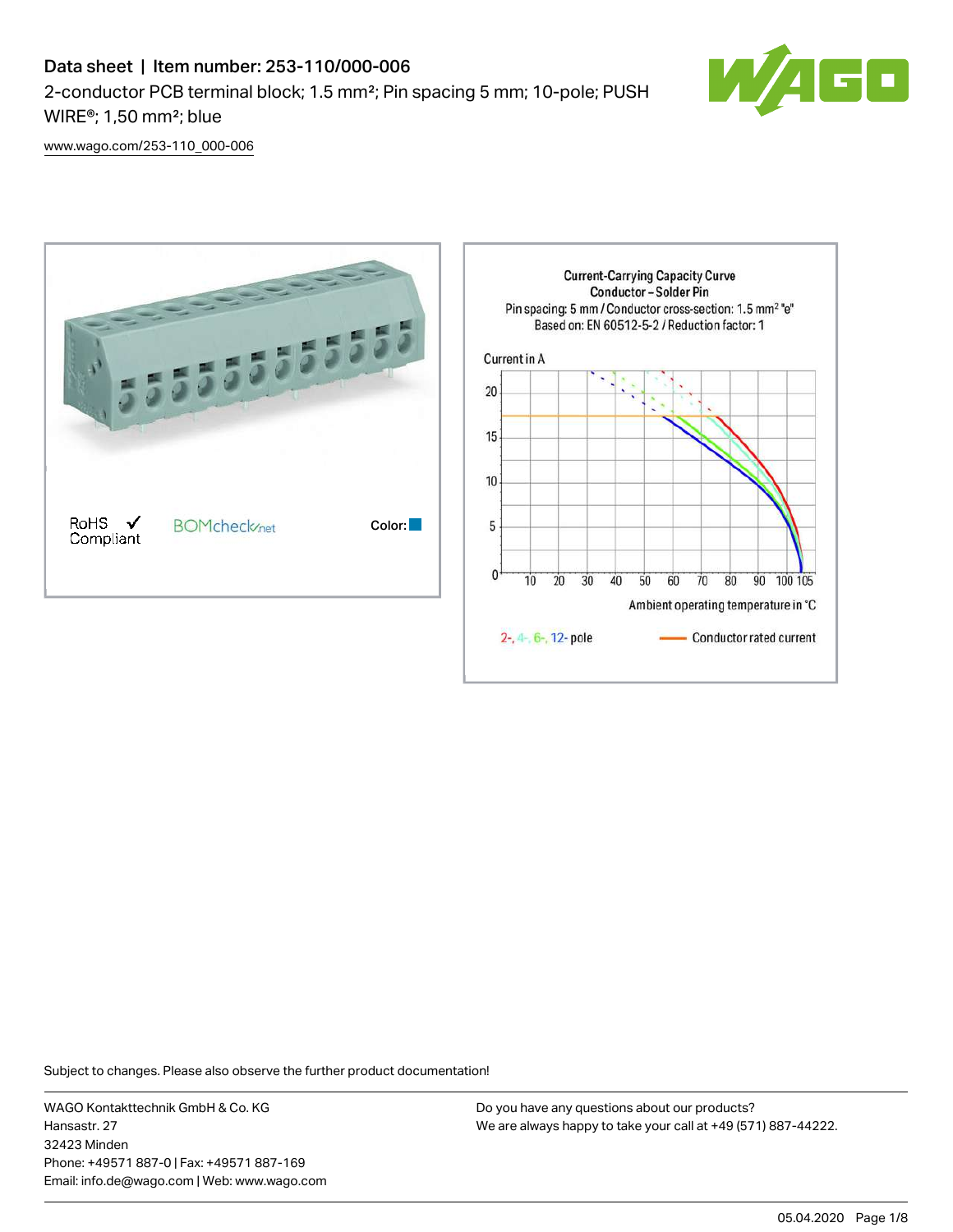



## Item description

- PCB terminal strips with screwdriver-actuated PUSH WIRE® termination  $\blacksquare$
- $\blacksquare$ Double-conductor connection provides top-entry (vertical) and/or side-entry (horizontal) wiring
- $\blacksquare$ Push-in termination of solid conductors
- $\blacksquare$ Double entries for power supply and potential distribution

# Data

# Electrical data

#### Ratings per IEC/EN 60664-1

| Ratings per                     | IEC/EN 60664-1 |
|---------------------------------|----------------|
| Rated voltage (III / 3)         | 320 V          |
| Rated impulse voltage (III / 3) | 4 kV           |
| Rated voltage (III / 2)         | 320 V          |

Subject to changes. Please also observe the further product documentation!

WAGO Kontakttechnik GmbH & Co. KG Hansastr. 27 32423 Minden Phone: +49571 887-0 | Fax: +49571 887-169 Email: info.de@wago.com | Web: www.wago.com Do you have any questions about our products? We are always happy to take your call at +49 (571) 887-44222.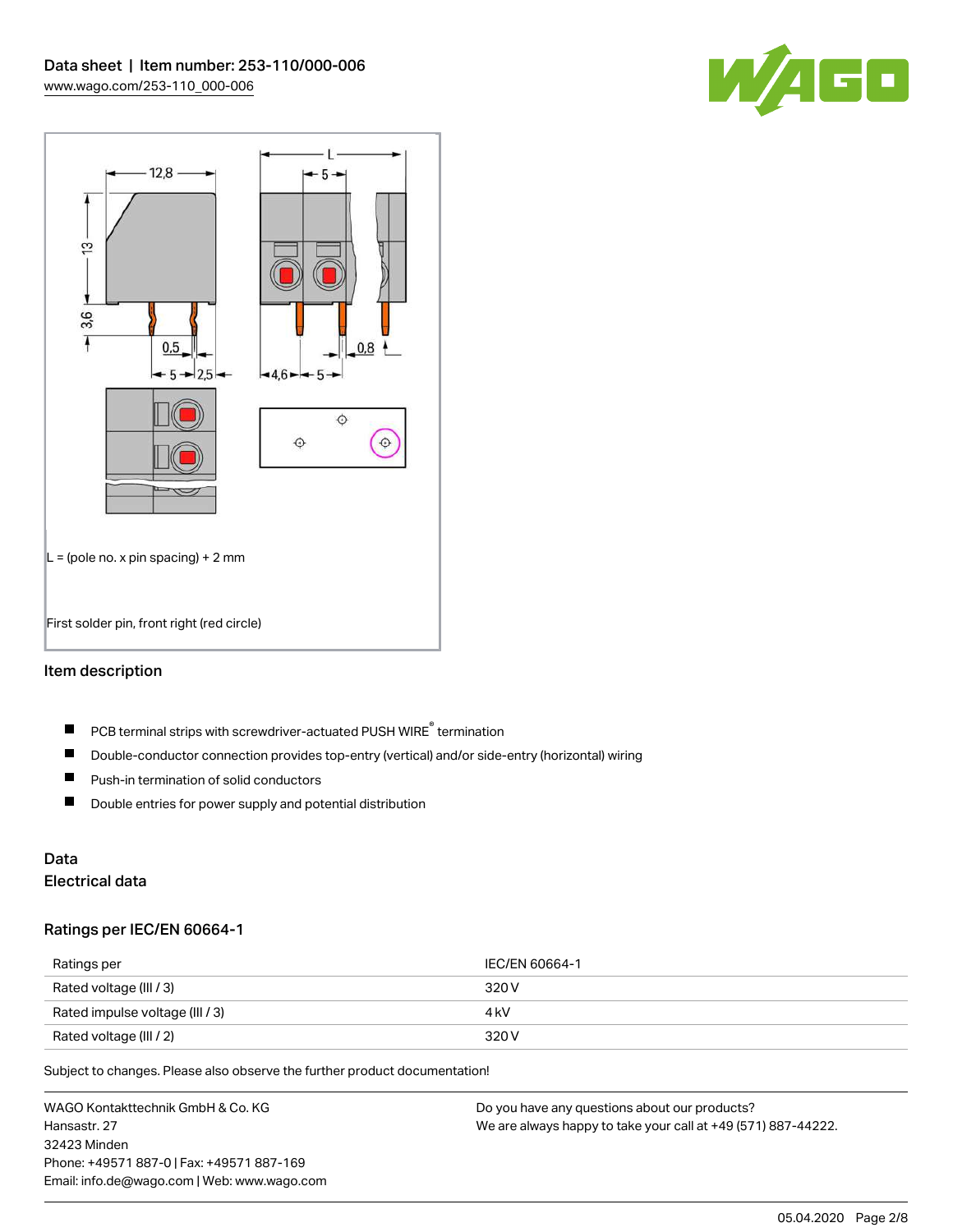[www.wago.com/253-110\\_000-006](http://www.wago.com/253-110_000-006)



| Rated impulse voltage (III / 2) | 4 kV                                                      |
|---------------------------------|-----------------------------------------------------------|
| Rated voltage (II / 2)          | 630 V                                                     |
| Rated impulse voltage (II / 2)  | 4 kV                                                      |
| Rated current                   | 17.5A                                                     |
| Legend (ratings)                | (III / 2) ≙ Overvoltage category III / Pollution degree 2 |

### Approvals per UL 1059

| Rated voltage UL (Use Group B) | 300 V          |
|--------------------------------|----------------|
| Rated current UL (Use Group B) | 8 A            |
| Rated voltage UL (Use Group D) | 300 V          |
| Rated current UL (Use Group D) | 8 A            |
| Approvals per                  | <b>UL 1059</b> |

### Approvals per CSA

| Rated voltage CSA (Use Group B) | 300 V |
|---------------------------------|-------|
| Rated current CSA (Use Group B) | 8 A   |
| Rated voltage CSA (Use Group D) | 300 V |
| Rated current CSA (Use Group D) | 8 A   |

## Connection data

| Connection type (1)                           | PUSH WIRE <sup>®</sup> connection                    |
|-----------------------------------------------|------------------------------------------------------|
| Connection technology                         | PUSH WIRE®                                           |
| Number of connection points (connection type) | 1                                                    |
| Actuation type                                | Operating tool                                       |
| Solid conductor                               | $0.51.5$ mm <sup>2</sup> / 20  16 AWG                |
| Strip length                                  | 8.5  9.5 mm / 0.33  0.37 inch                        |
| Note (strip length)                           | 7  8 mm / 0.28  0.31 inch (for wiring on both sides) |
| Conductor entry angle to the PCB              | $0^{\circ}$                                          |
| No. of poles                                  | 10                                                   |
| Connection type (2)                           | PUSH WIRE <sup>®</sup> connection                    |
| Connection technology 2                       | PUSH WIRE®                                           |
| Number of connection points                   | 1                                                    |
| Solid conductor (2)                           | $0.51.5$ mm <sup>2</sup> / 20  16 AWG                |
| Strip length (2)                              | 8.5  9.5 mm / 0.33  0.37 inch                        |
| Note (strip length) 2                         | 7  8 mm / 0.28  0.31 inch (for wiring on both sides) |
| Conductor entry angle to the PCB 2            | 90°                                                  |

Subject to changes. Please also observe the further product documentation!

WAGO Kontakttechnik GmbH & Co. KG Hansastr. 27 32423 Minden Phone: +49571 887-0 | Fax: +49571 887-169 Email: info.de@wago.com | Web: www.wago.com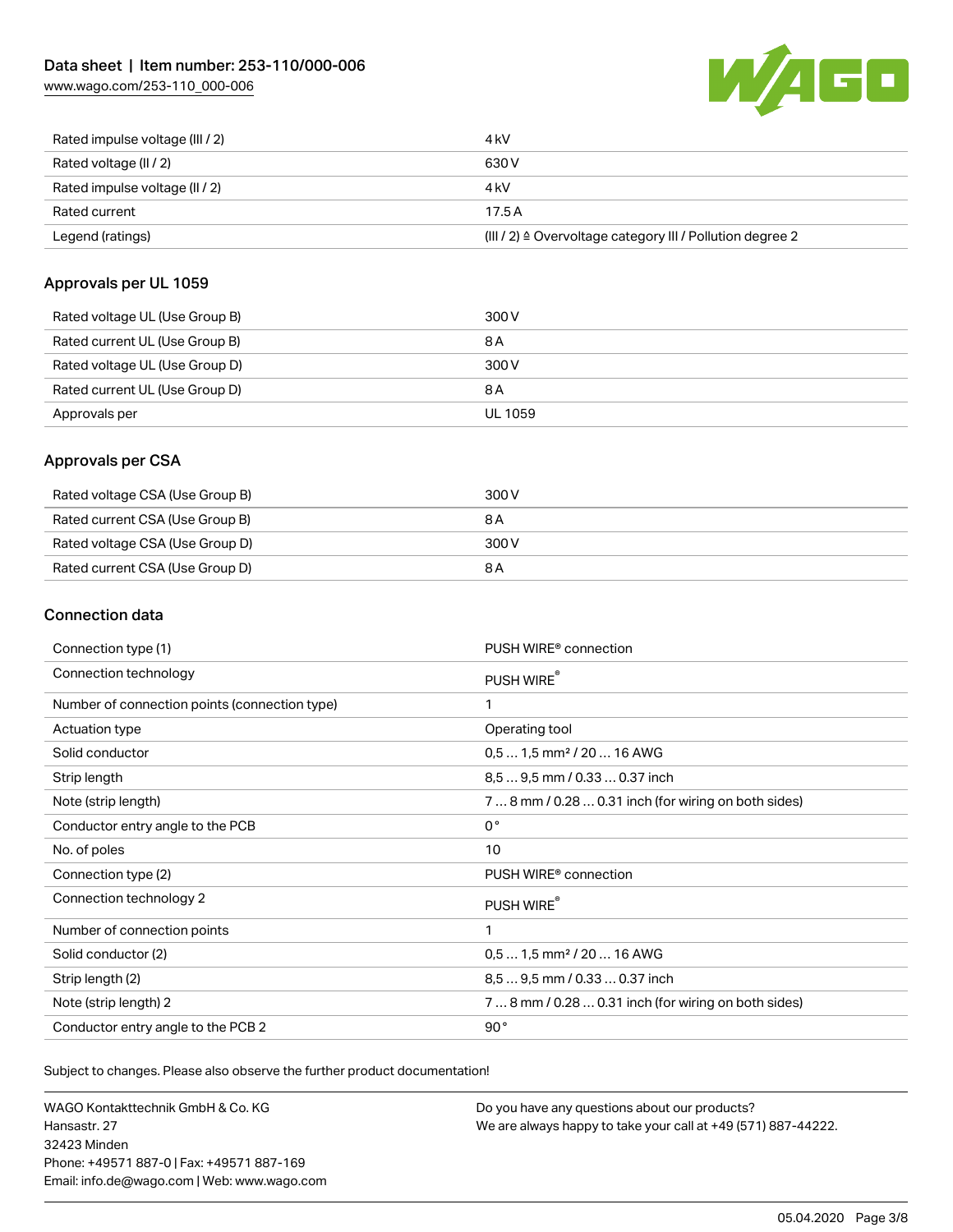[www.wago.com/253-110\\_000-006](http://www.wago.com/253-110_000-006)



| Total number of connection points | 20 |
|-----------------------------------|----|
| Total number of potentials        | 10 |
| Number of connection types        |    |
| Number of levels                  |    |

## Geometrical Data

| Pin spacing                       | 5 mm / 0.197 inch        |
|-----------------------------------|--------------------------|
| Width                             | 52 mm / 2.047 inch       |
| Height                            | 16,6 mm / 0.654 inch     |
| Height from the surface           | 13 mm / 0.512 inch       |
| Depth                             | 12,8 mm / 0.504 inch     |
| Solder pin length                 | 3.6 <sub>mm</sub>        |
| Solder pin dimensions             | $0.5 \times 0.8$ mm      |
| Drilled hole diameter (tolerance) | 1 1 <sup>(+0,1)</sup> mm |

## PCB contact

| PCB contact                         | THT                                        |
|-------------------------------------|--------------------------------------------|
| Solder pin arrangement              | over the entire terminal strip (staggered) |
| Number of solder pins per potential |                                            |

#### Material Data

| Color                       | blue                                  |
|-----------------------------|---------------------------------------|
| Material group              |                                       |
| Insulating material         | Polyamide 66 (PA 66)                  |
| Flammability class per UL94 | V <sub>0</sub>                        |
| Clamping spring material    | Chrome nickel spring steel (CrNi)     |
| Contact material            | Electrolytic copper $(E_{\text{Cl}})$ |
| Contact plating             | tin-plated                            |
| Fire load                   | 0.18MJ                                |
| Weight                      | 8.7 g                                 |
|                             |                                       |

#### Environmental Requirements

| Limit temperature range | -60  +105 °C |
|-------------------------|--------------|
|-------------------------|--------------|

Subject to changes. Please also observe the further product documentation!

WAGO Kontakttechnik GmbH & Co. KG Hansastr. 27 32423 Minden Phone: +49571 887-0 | Fax: +49571 887-169 Email: info.de@wago.com | Web: www.wago.com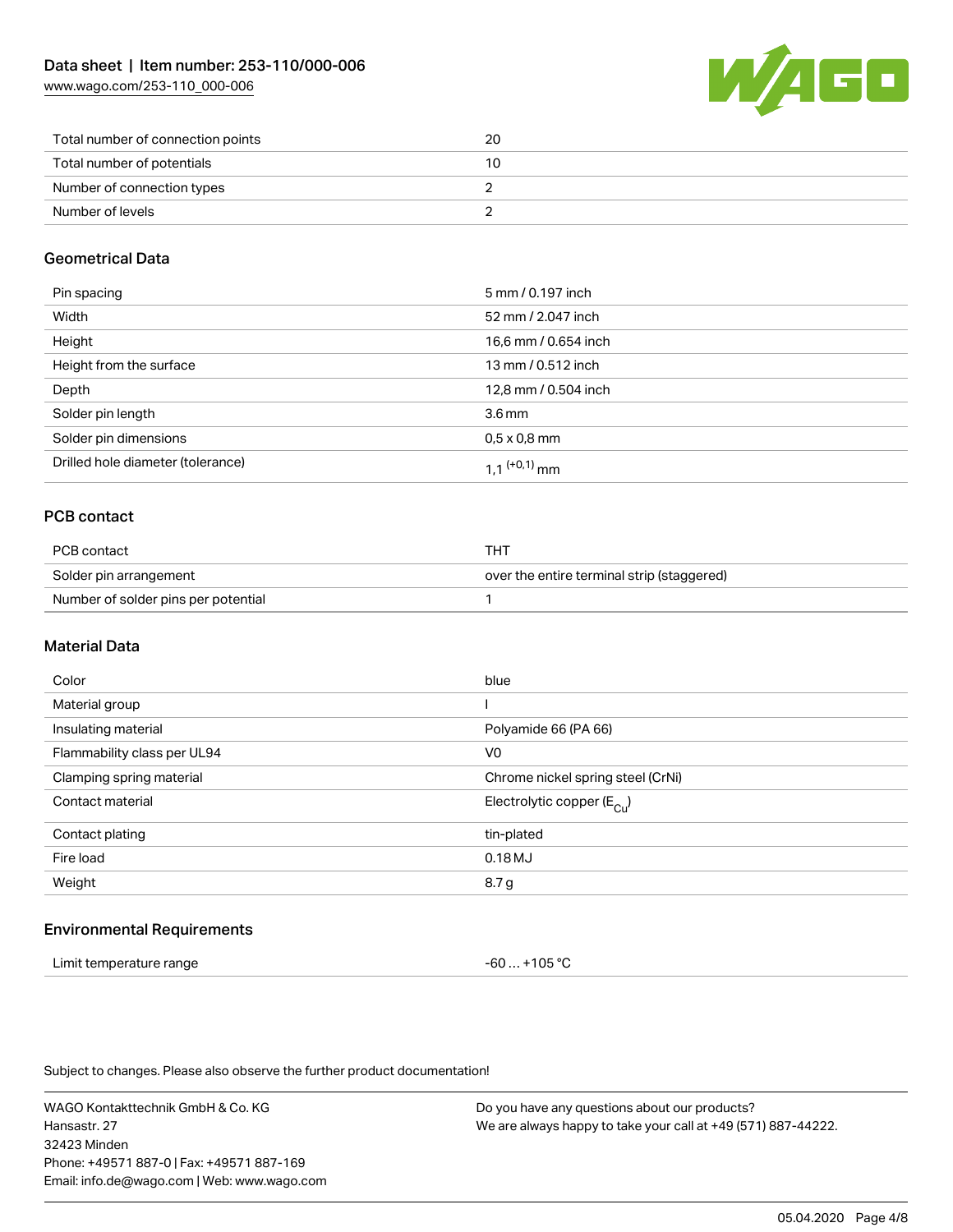

#### Commercial data

| Product Group      | 4 (Printed Circuit) |
|--------------------|---------------------|
| Packaging type     | <b>BOX</b>          |
| Country of origin  | <b>CN</b>           |
| <b>GTIN</b>        | 4017332648936       |
| Customs Tariff No. | 85369010000         |

#### Approvals / Certificates

#### UL-Approvals

| Logo                     | Approval                                | <b>Additional Approval Text</b> | Certificate<br>name |
|--------------------------|-----------------------------------------|---------------------------------|---------------------|
| $\mathbf{M}_{\text{us}}$ | cURus<br>Underwriters Laboratories Inc. | <b>UL 1059</b>                  | E45172<br>sec. 6    |
| Ъ.                       | UL<br>UL International Germany GmbH     | <b>UL 1977</b>                  | E45171              |

# **Counterpart**

#### Compatible products

| tools |                                                                                                                                                                                     |                                  |
|-------|-------------------------------------------------------------------------------------------------------------------------------------------------------------------------------------|----------------------------------|
|       | Item no.: 210-647<br>Operating tool; Blade: 2.5 x 0.4 mm; with a partially insulated shaft                                                                                          | www.wago.com/210-647             |
|       | Item no.: 210-648<br>Operating tool; Blade: 2.5 x 0.4 mm; with a partially insulated shaft; angled; short                                                                           | www.wago.com/210-648             |
|       | Item no.: 210-719<br>Operating tool; Blade: 2.5 x 0.4 mm; with a partially insulated shaft                                                                                          | www.wago.com/210-719             |
|       | Marking accessories                                                                                                                                                                 |                                  |
|       | Item no.: 210-332/500-202<br>Marking strips; as a DIN A4 sheet; MARKED; 1-16 (160x); Height of marker strip: 3 mm; Strip length 182<br>mm; Horizontal marking; Self-adhesive; white | www.wago.com/210-332<br>/500-202 |

Subject to changes. Please also observe the further product documentation!

WAGO Kontakttechnik GmbH & Co. KG Hansastr. 27 32423 Minden Phone: +49571 887-0 | Fax: +49571 887-169 Email: info.de@wago.com | Web: www.wago.com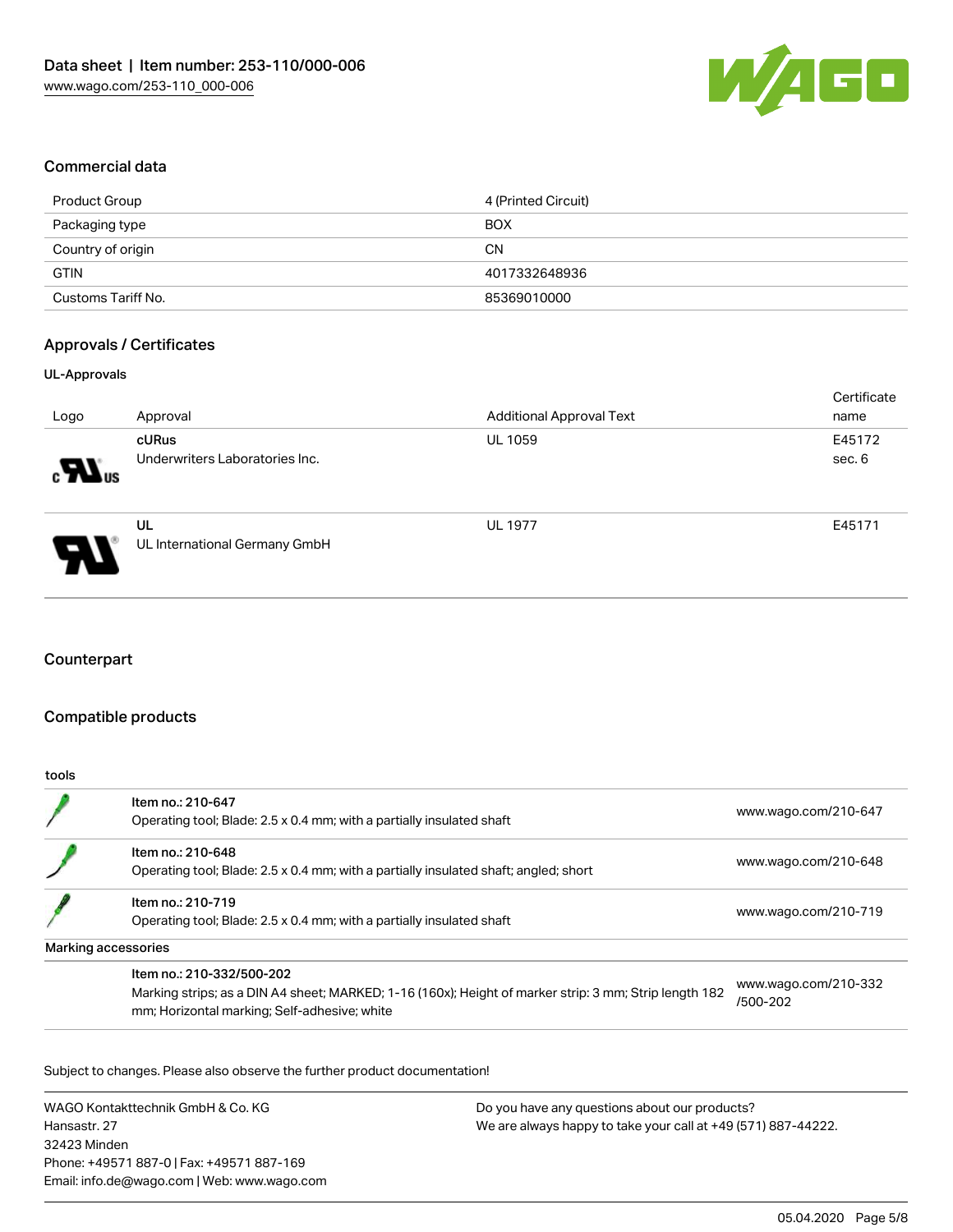

|                                                                                                                                                                                                                | Item no.: 210-332/500-204<br>182 mm; Horizontal marking; Self-adhesive; white                                                                                                        | Marking strips; as a DIN A4 sheet; MARKED; 17-32 (160x); Height of marker strip: 3 mm; Strip length<br>Marking strips; as a DIN A4 sheet; MARKED; 1-32 (80x); Height of marker strip: 3 mm; Strip length 182 |                                  | www.wago.com/210-332<br>/500-204<br>www.wago.com/210-332<br>/500-205 |  |
|----------------------------------------------------------------------------------------------------------------------------------------------------------------------------------------------------------------|--------------------------------------------------------------------------------------------------------------------------------------------------------------------------------------|--------------------------------------------------------------------------------------------------------------------------------------------------------------------------------------------------------------|----------------------------------|----------------------------------------------------------------------|--|
|                                                                                                                                                                                                                | Item no.: 210-332/500-205<br>mm; Horizontal marking; Self-adhesive; white                                                                                                            |                                                                                                                                                                                                              |                                  |                                                                      |  |
|                                                                                                                                                                                                                | Item no.: 210-332/500-206<br>Marking strips; as a DIN A4 sheet; MARKED; 33-48 (160x); Height of marker strip: 3 mm; Strip length<br>182 mm; Horizontal marking; Self-adhesive; white |                                                                                                                                                                                                              | www.wago.com/210-332<br>/500-206 |                                                                      |  |
|                                                                                                                                                                                                                | Item no.: 210-833<br>Marking strips; on reel; 6 mm wide; plain; Self-adhesive; white                                                                                                 |                                                                                                                                                                                                              | www.wago.com/210-833             |                                                                      |  |
| <b>Downloads</b><br>Documentation                                                                                                                                                                              |                                                                                                                                                                                      |                                                                                                                                                                                                              |                                  |                                                                      |  |
|                                                                                                                                                                                                                | <b>Additional Information</b><br><b>Technical explanations</b>                                                                                                                       | Apr 3, 2019                                                                                                                                                                                                  | pdf<br>3.6 MB                    | Download                                                             |  |
| CAD/CAE-Data                                                                                                                                                                                                   |                                                                                                                                                                                      |                                                                                                                                                                                                              |                                  |                                                                      |  |
| CAD data                                                                                                                                                                                                       |                                                                                                                                                                                      |                                                                                                                                                                                                              |                                  |                                                                      |  |
| 2D/3D Models 253-110/000-006                                                                                                                                                                                   |                                                                                                                                                                                      | URL                                                                                                                                                                                                          | Download                         |                                                                      |  |
| <b>CAE</b> data                                                                                                                                                                                                |                                                                                                                                                                                      |                                                                                                                                                                                                              |                                  |                                                                      |  |
| EPLAN Data Portal 253-110/000-006                                                                                                                                                                              |                                                                                                                                                                                      |                                                                                                                                                                                                              | URL                              | Download                                                             |  |
| <b>PCB Design</b>                                                                                                                                                                                              |                                                                                                                                                                                      |                                                                                                                                                                                                              |                                  |                                                                      |  |
| Symbol and Footprint 253-110/000-006<br>CAx data for your PCB design, consisting of "schematic symbols and PCB footprints",<br>allow easy integration of the WAGO component into your development environment. |                                                                                                                                                                                      | URL                                                                                                                                                                                                          | Download                         |                                                                      |  |
| Supported formats:                                                                                                                                                                                             |                                                                                                                                                                                      |                                                                                                                                                                                                              |                                  |                                                                      |  |
| ш<br>ш<br>ш                                                                                                                                                                                                    | Accel EDA 14 & 15<br>Altium 6 to current version<br>Cadence Allegro<br>DesignSpark                                                                                                   |                                                                                                                                                                                                              |                                  |                                                                      |  |
| ۰<br>KiCad                                                                                                                                                                                                     | Eagle Libraries                                                                                                                                                                      |                                                                                                                                                                                                              |                                  |                                                                      |  |

Subject to changes. Please also observe the further product documentation!

WAGO Kontakttechnik GmbH & Co. KG Hansastr. 27 32423 Minden Phone: +49571 887-0 | Fax: +49571 887-169 Email: info.de@wago.com | Web: www.wago.com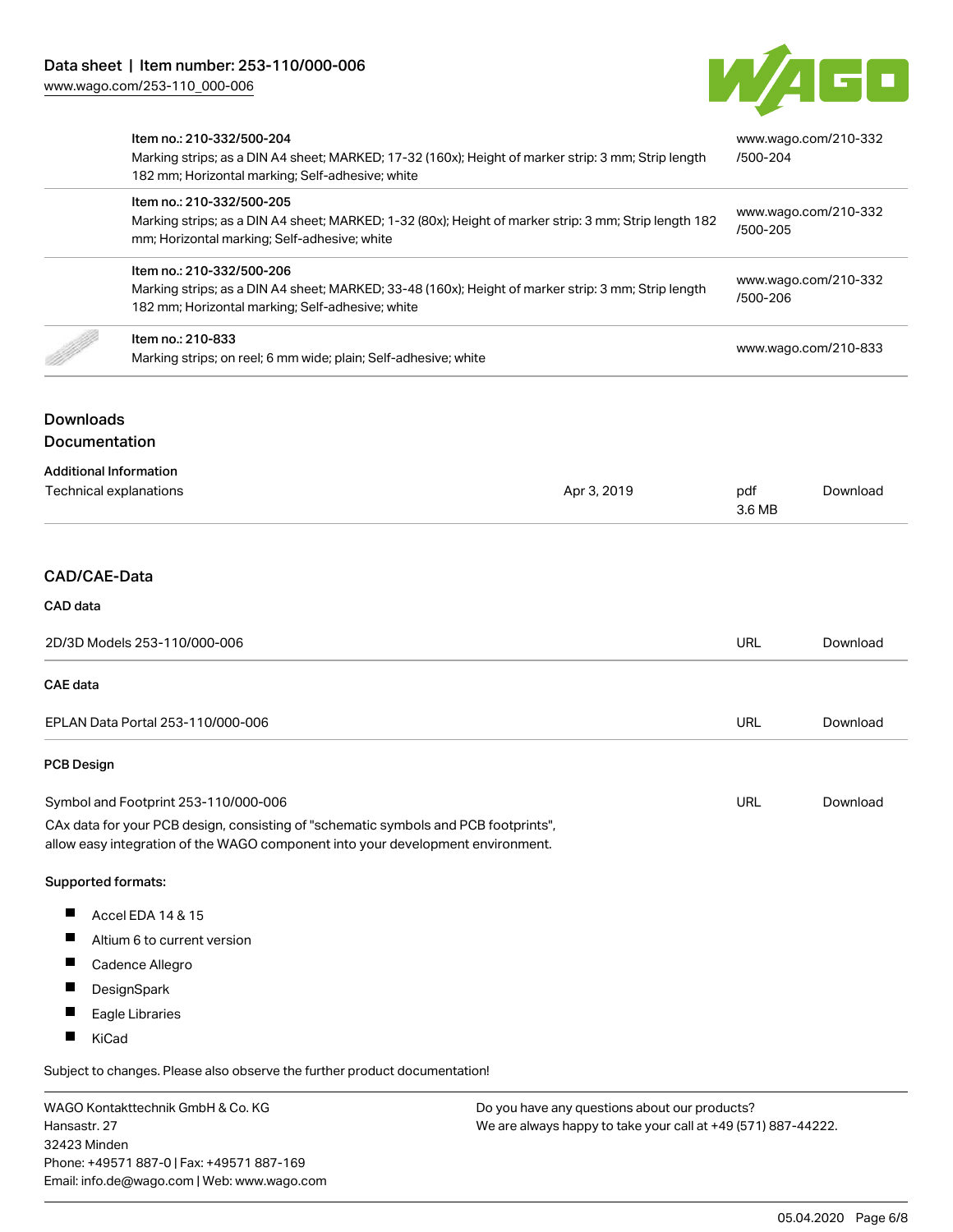

- $\blacksquare$ Mentor Graphics BoardStation
- $\blacksquare$ Mentor Graphics Design Architect
- $\blacksquare$ Mentor Graphics Design Expedition 99 and 2000
- $\blacksquare$ OrCAD 9.X PCB and Capture
- $\blacksquare$ PADS PowerPCB 3, 3.5, 4.X, and 5.X
- П PADS PowerPCB and PowerLogic 3.0
- П PCAD 2000, 2001, 2002, 2004, and 2006
- П Pulsonix 8.5 or newer
- $\blacksquare$ **STL**
- $\blacksquare$ 3D STEP
- $\blacksquare$ TARGET 3001!
- $\blacksquare$ View Logic ViewDraw
- $\blacksquare$ Quadcept
- $\blacksquare$ Zuken CadStar 3 and 4
- $\blacksquare$ Zuken CR-5000 and CR-8000

PCB Component Libraries (EDA), PCB CAD Library Ultra Librarian

#### Installation Notes

#### Conductor termination



Inserting a conductor via push-in termination.

Conductor removal

Subject to changes. Please also observe the further product documentation!

WAGO Kontakttechnik GmbH & Co. KG Hansastr. 27 32423 Minden Phone: +49571 887-0 | Fax: +49571 887-169 Email: info.de@wago.com | Web: www.wago.com